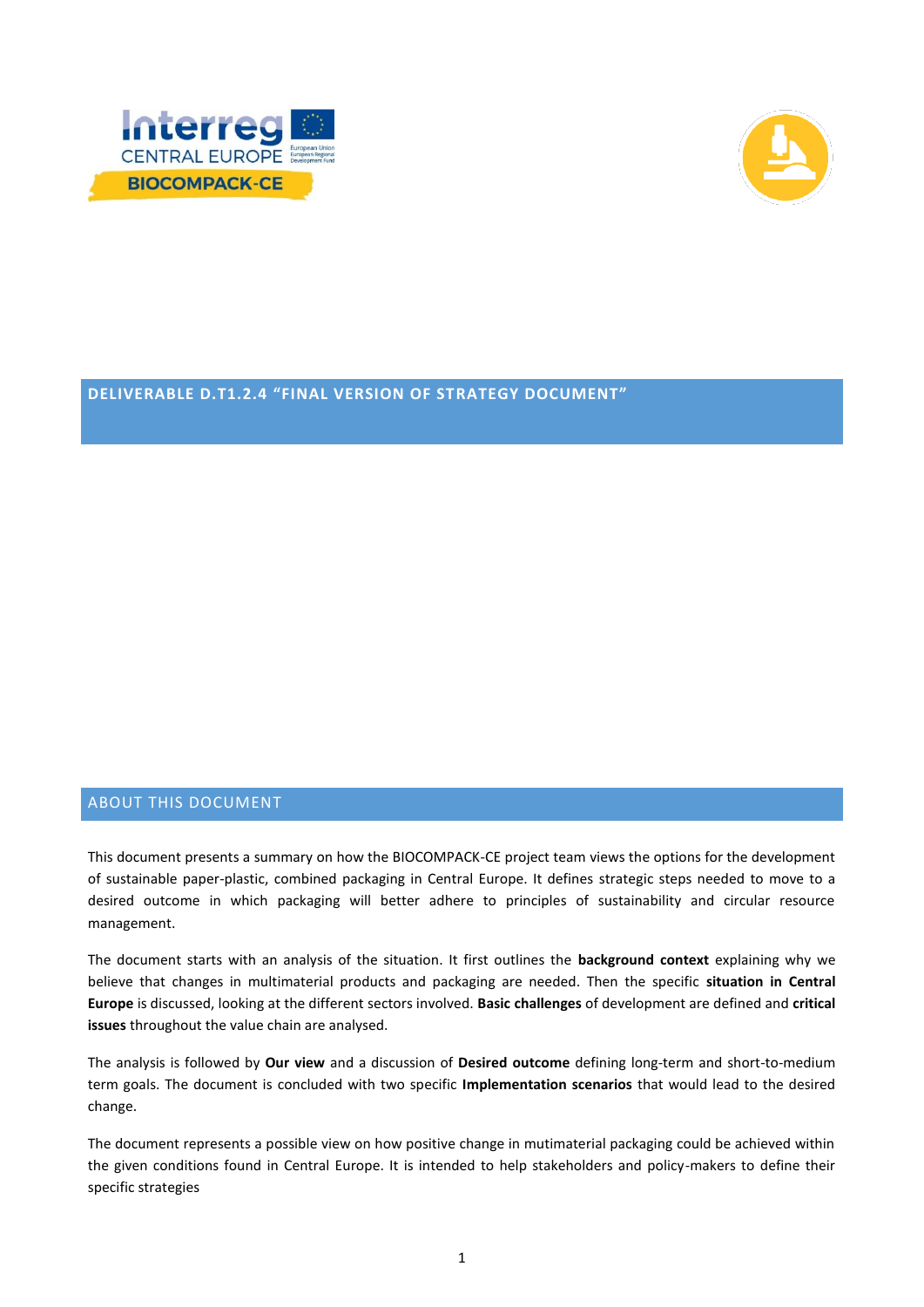# BACKGROUD CONTEXT

Development of sustainable packaging solutions is one of the most important challenges for the European society. Packaging has an important although often invisible role and is a significant factor in a number of issues that have become leading principles of modern development such as:

**Resource efficiency** – both in terms of the substantial use of materials used for the production of packaging (approx. one third of plastics production) but even more so in the protection (and waste prevention) of packaged goods which represent an immense investment of resources at all stages of use. Resource efficiency can be maximized only if all product life stages: production, use and end-of-life are properly managed.

**Safety** – packaging is a prerequisite for safe products, most significantly in areas such as medicine and in particular food, but also in endless industrial applications.

**Economic development** – packaging as a sector by itself is a significant economic contributor since it resides at the crossroads of the resource intensive, material-industrial production and modern "soft(er)" elements such as R&D, design, marketing, information technologies etc. At the same time, packaging is a necessary accompaniment of a vast majority of other products and allows for their efficient handling during all stages of their life. Packaging is also an extremely vibrant sector with constant innovation that strongly supports all aspects of economic activity.

**Environmental burdens** – due to its large quantities, extremely broad use and its great variety, packaging has emerged as an important environmental concern. Directly and acutely in terms of pollution, with plastics leading in the public discourse, but also in broader terms such as climate change due to its extremely fast turnover rates, inevitability and very high resource demands.

At the same time packaging is strongly connected to society at large. It touches the existence of every individual in meeting consumers' demands with respect to functionalities, new life styles and trends and is also constantly exposed to public scrutiny.

The central position of packaging as well as the associated challenges are recognized in the increasing amount of **legislative and strategic attention** it is receiving. Safety has largely been dealt with in a systematic way and economic aspects are left to be developed freely by active market players. Most of the recent attention is now focused on environmental sustainability. Plastic and plastics-containing packaging has emerged as the most critical packaging segment. In the EU this is evidenced in the recent revision of EU directive 94/62/CE (29 April 2015: Directive (EU) 2015/720 of the European Parliament and of the Council amending Directive 94/62/EC as regards the consumption of lightweight plastic carrier bags) that is specifically targeting the reduction of plastic carrier bags use. The legally binding legislation introduced requirements to follow and report on plastic carrier bag use as well as specific limits and targets on their use with deadlines by which targets must be reached. A much broader document is the document: "A European Strategy for Plastics in a Circular Economy Plastic strategy" (Jan. 16, 2018) that seeks an overall improvement in the management of plastics, including packaging. It is significant that plastics are the only material group that has to-date received such specific attention, showing that plastics are indeed recognized as an important challenge that is unlikely to be resolved through market action etc. alone and requires legislative intervention. The strategy is a comprehensive set of documents that outline the broad challenges as well as specific measures. Interestingly, it is geared at existing materials and the improvement of their management, with particular attention given to reducing obstacles for recycling. Even more recently (June 12, 2019) a new EU Directive (EU) 2019/904 "on the reduction of the impact of certain plastic products on the environment" commonly reffered to as the "Single-Use Plastics Directive" — introduced measures to prevent and reduce the impact of certain plastic products, and promote transition to a circular economy. Specifically the Directive concerns itself with single use products and possible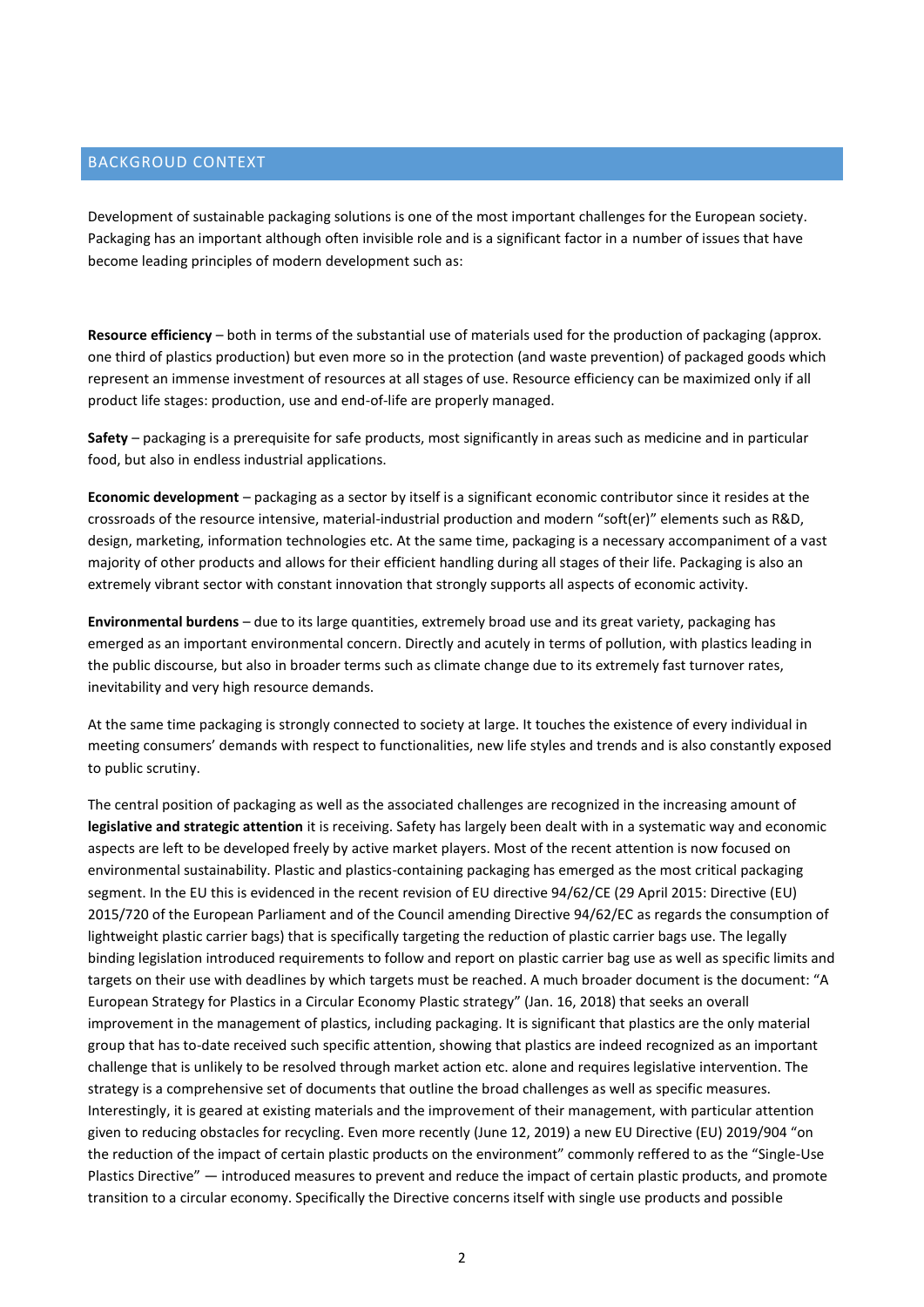methods for lowering their use. This document covers packaging items and is in principle looking into products with extremely short life times – a characteristic of a large portion of packaging.

With the intensified focus on recycling and plastics, products made from a combination of materials, especially if one is plastic, are also undergoing more scrutiny. Among these, especially **combinations of paper and plastic**, due to their wide use, are an attractive target since the impact of their improvement can be significant. It is fair, to broadly consider such combined-material products, even if they are not packaging, to be an obstacle toward recycling and therefore represent a problem in terms of resource efficiency, and an out-of-proportion environmental burden and contributor to most general challenges such as climate change.

The recycling targets that are being regularly raised for most packaging materials give even more relevance to proper end-of -life options. Furthermore, environmental, social and economic challenges focus on the need for a sustainability transition towards a circular bio-based economy. In this context, **paper and bioplastic packaging** products may play a strategic role.

Plastics and paper are an excellent match for combinations since they have useful complementary properties. An often used basis for combinations is the different resistance to water/moisture: plastics are waterproof and paper (by itself) is not. In addition they bring different physical properties important for shape retention, different tear properties, different processing requirements and finally, possibly most importantly they have different costs. Paper and bioplastics raw materials also share some important features:

- They are produced from renewable bio-based resources (although not in all cases as bioplastics can also be produced from fossil resources or a combination of renewable and non-renewable)
- They allow for efficient waste management methods; they are recyclable (material recycling or organic recycling)
- They can be biodegradable and compostable (again with limitations, both on the paper and plastic side).

Recently, biodegradable compostable packaging has quickly become an essential part of the global packaging market although it is still a very limited niche sector compared to the large-scale packaging market. The demand is increasing and will continue to increase as the companies utilize packaging like a mean to protect and promote the safety of the environment along with their products. In the context of current waste management applicable solutions, compostable packaging products with a short life cycle, such as food contaminated packaging (e.g. wrapped foils and bags) and articles intended for a single use (plastic cutlery, trays, cups, jars, food thermo-boxes, etc.) may be organic recycled in composting plants, particularly, in the framework of "a closed loop", in communities (e.g. schools), or in organizations, where it is easily manageable handling paper/bioplastics products avoiding contamination with conventional plastic.

Presently, conventional plastic represents a large majority of the total materials used in food packaging applications with a low recycling rate. Consequently, a gradual replacement of this material with paper and bioplastic will help (i) to decrease the amount of not-renewable fossil-based products in the market (ii) enhance recycling options (iii) reduce the release of not biodegradable microplastics into the environment.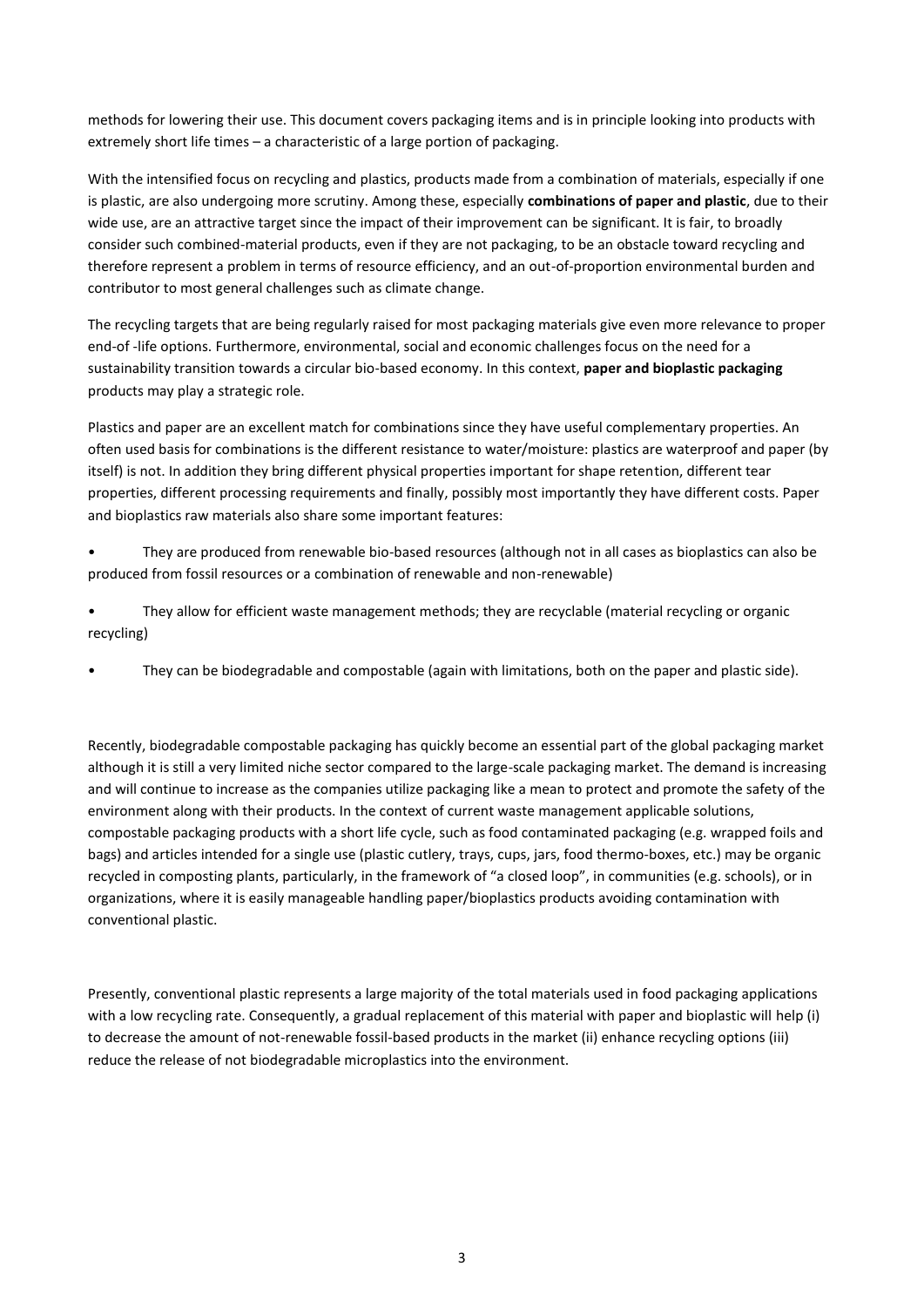# SITUATION

#### *Biocomposites*

Biocomposites that combine paper and plastics are not recognized as a separate material or product group. As a consequence they are not represented in available statistical data. This is a result of the relatively small quantities produced and used. These combined materials are also not commonlytreated separately in the frame of packaging or packaging waste. Therefore it is difficult to obtain reliable data on the extent of their use, especially in markets that are still at an early stage of development.

#### *Central European countries involved in BIOCOMPACK-CE project*

Central Europe is a very specific region in terms of paper/plastic biocomposites as it covers the traditionally innovative broader alpine area as well as stradling the historic and wealth divide between western and eastern Europe. The countries represented in BIOCOMPACK-CE include Italy – a founding member state representing western Europe on one side of the spectrum and Croatia the most recent member state from southeeastern Europe on the other. Italy is home to one of the largest bioplastics producers (Novamont), has a large and extended composting industry, a very innovative industry and is a European frontrunner in terms of legislative measures supporting sustainable packaging. On the other hand Croatia due to its relatively recent entry into the EU is lagging in waste management organization and infrastructure as well as innovation in packaging sustainability. For example, Croatia is still experimenting with only several municipalities collecting organic waste and a very modest extent of composting facilities. Other countries in the project: Poland, Slovenia, Slovakia and Hungary can be placed into the "space" between these two extremes, each with specific strengths and weaknesses.

#### *Paper industry*

The potential of the paper/bioplastic biocomposite sector depends primarily on the paper and bioplastic sectors. The paper sector is larger and more widely spread in the region. Due to the nature of the paper industry, its large-scale technology and historic development it is dominated by relatively few large companies, in many cases parts of multinational companies. The paper industry in Central Europe builds on a long paper production tradition and a relatively abundant regional resource base. Wood as the main resource for cellulose fiber and pulp is the most abundant renewable resource in the region. In principle paper is a commodity, although the sector is divided into many smaller niches with production of specialty paper types. Due to specialization these can reach higher prices and market availability constrains can also exist. Recent reports (2018) from the packaging sector show that paper and especially special types is in growing demand so that availability of quantities for growth is limited. All project countries have a strong domestic paper production industry in large scale commodity paper types. The proximity, established trade links and common market conditions (within the EU) mean that the region has a relative self sufficiency in terms of paper.

#### *Plastics sector*

The situation in the plastics sector is significantly different. Commodity plastics are sourced globally and very limited production is available in the region. The situation is further complicated by the number of different plastic types that are used in combination with paper. Leading are polyolefins (polyethylenes of different densities and polypropylene) followed by polyesters (PET) although other types are also used in smaller quantities. Bioplastics, be it biobased or biodegradable, are niche materials that represent and estimated 2% of the overall plastics market. As a consequence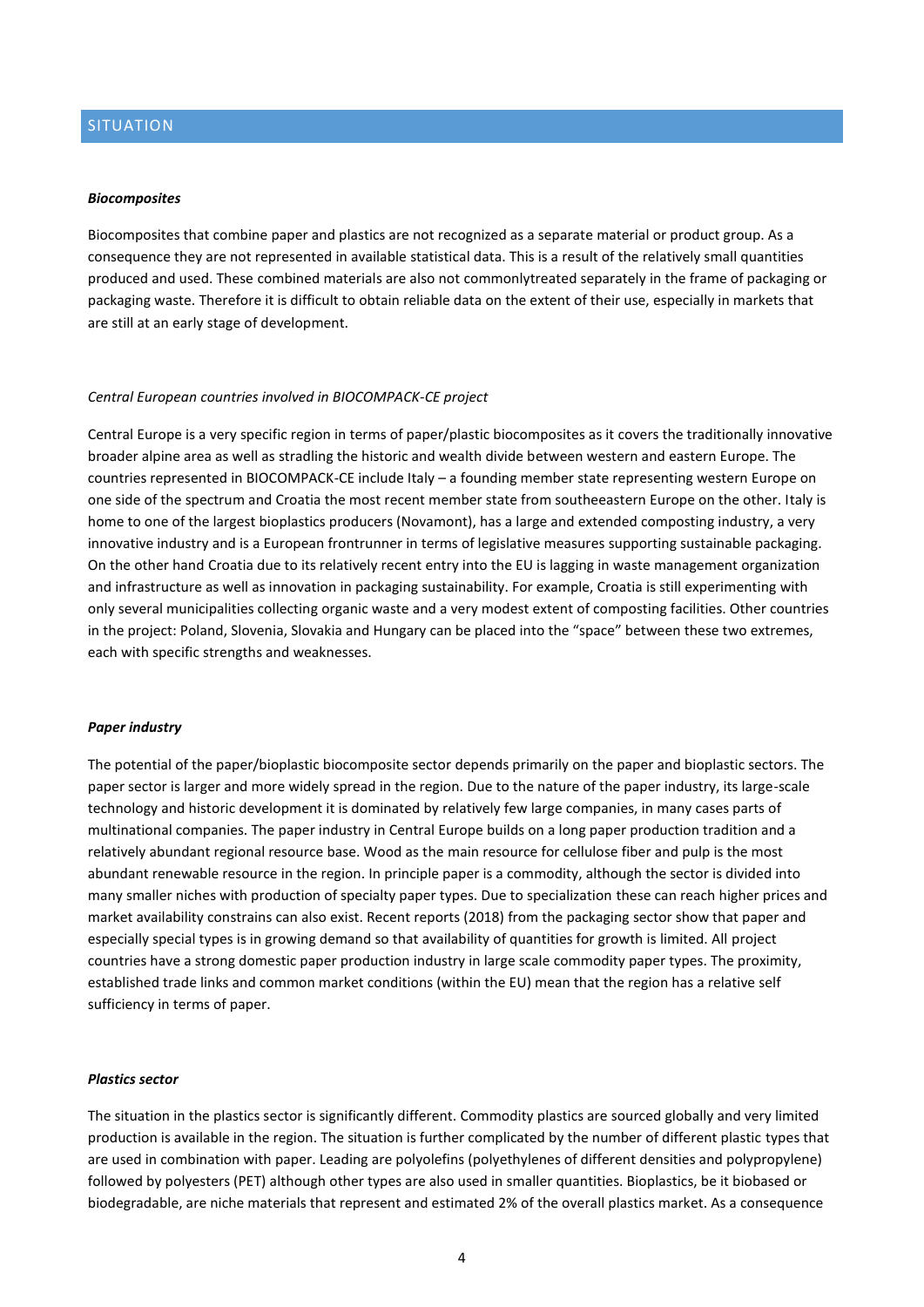bioplastic production, especially in biodegradable plastics is fragmented among smaller producers mainly focused on compounding of specialty grades and not basic polymer production. The region has one of the most important bioplastics producers in Italy (Novamont). This is an important factor in the broad use of bioplastics in Italy which is felt in plastic products such as carrier bags as well as in paper/plastic composites.

#### *Converting and packaging sector*

Both the converting and packaging production sectors are strongly developed in the Central European region. They need to cater to very demanding and technologically advanced markets both domestic and foreign (European) so they cover a very broad range of products and technologies. Of special interest is the capacity for combined paper/plastics packaging products which is present in all countries of the region. The packaging sector involves both large as well as a number of small companies.

In general, Central European economies are characterized by a focus on exports and a strong involvement in the broader European market. In part this is due to specialization in niche products by a number of companies and the fact that several domestic markets are relatively small so that large scale production quickly exceeds them.

#### *Flexible packaging*

Multicomponent packaging composed of paper and plastics is strongly linked to flexible packaging and beverage cartons. Flexible packaging recycling in general is a problem in current recycling schemes due to the dispersion of the packaging (small sizes) and a great variety of materials and material combinations. Examples are metalized plastics and multilayer barrier composites. The issue is addressed by the CEFLEX (Circular economy for flexible packaging) association: www.ceflex.eu The association aims to improve the sustainability of flexible packaging. One key envisioned measure are improvements in design and material selection. For this purpose, the association plans to prepare guidelines. The association is also addressing beverage cartons that represent a relatively homogeneous group of products produced in large quantities (0,8 M tons annually in EU).

The technical issues of flexible packaging recycling were studied within the REFLEX project.

[\(https://ceflex.eu/public\\_downloads/REFLEX-Summary-report-Final-report-November2016.pdf\)](https://ceflex.eu/public_downloads/REFLEX-Summary-report-Final-report-November2016.pdf) Provisional guidelines for design developed within the project covering polymer type, coatings, adhesives, inks and lacquers, but were focused on the opportunities for improvement that are offered through the use of polyolefins, which already represent 80 % of flexible packaging.

# BASIC CHALLENGES

## **Faster development of innovative paper, bioplastics and paper/bioplastic multi-materials to replace plastic packaging:**

- Eco-design of paper/bioplastics multi-materials products shall aim to keep industrial recyclability
- Paper is inherently biodegradable in compost and in the marine environment. Biocomposites made of paper/bioplastics shall aim to maintain these properties.

#### **Acceleration of all bio-based plastics development is necessary to reduce costs of sustainable products:**

- Non-biodegradable (presently BioPP, BioPE already exist while BioPET is partially bio-based)
- Biodegradable (presently mainly PLA, TPS and PHA)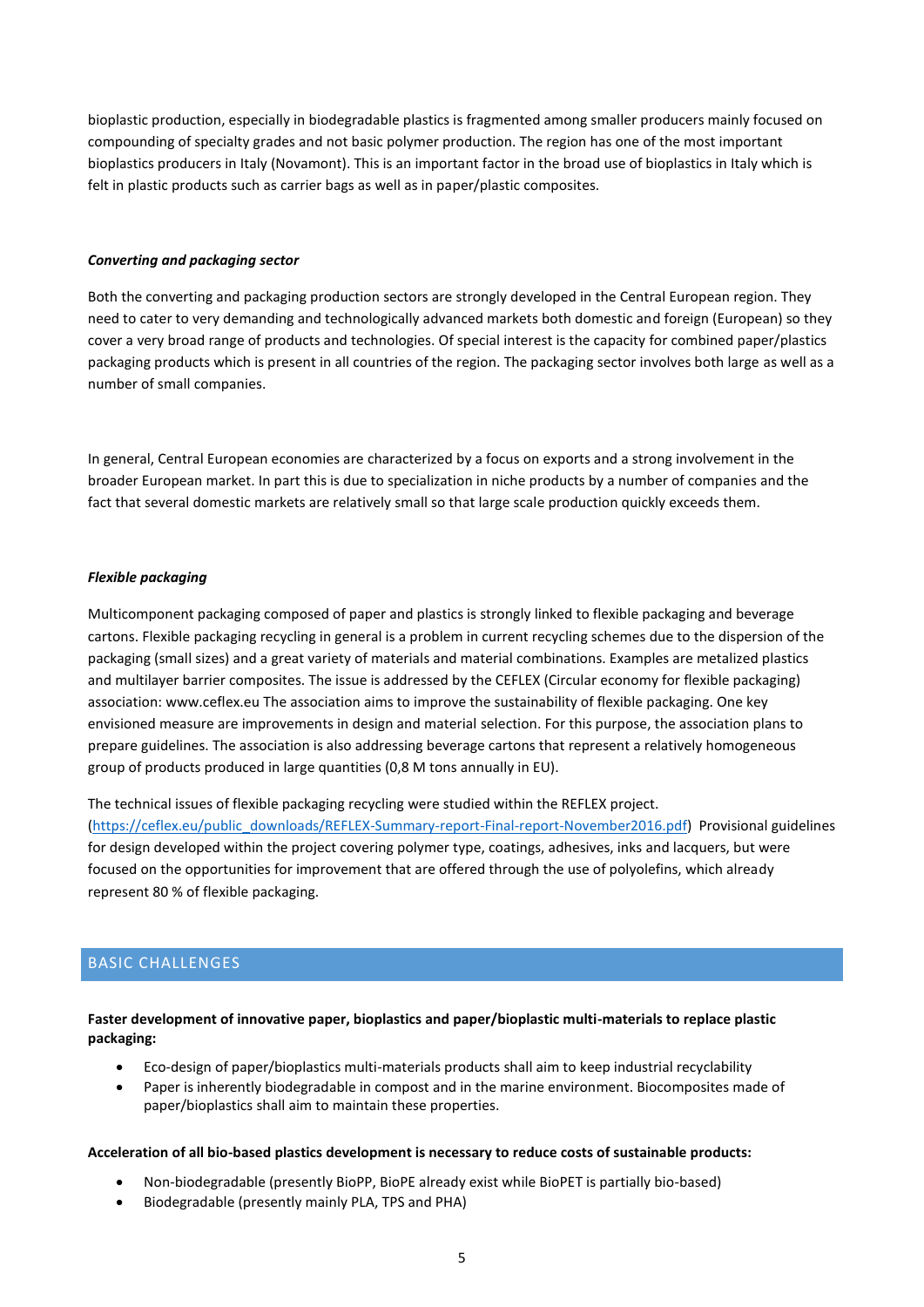Especially biodegradable biobased plastics still require an improvement in the variation of grades targeting different uses, availability of additives, inks, adhesives that are functionally efficient and maintain the biobased and biodegradable property of the basic plastic (polymer)

# **Conventional plastics have to be separated from bio-based biodegradable plastic waste with high efficiency to lower the impact during organic recycling**

- Labelling systems have to be improved but should strive toward harmonization
- Legislation and policies have to be modified (created)
- Composting of biodegradable bioplastics must be readily available

### **Bio-based paper/bioplastic multi-materials shall be recycled in paper mills as much as possible to recover fibres**

- Promote development of suitable infrastructures (collection and recycling mills)
- Promote recyclability standardization for multi-materials to limit recycling constrains

# CURRENT CRITICAL ISSUES IN THE VALUE CHAIN

## **PERFORMANCES/PROPERTIES/FUNCTIONALITIES MATERIALS**

Properties of biodegradable bioplastic and biopolymers are not yet fully comparable to oil-based material, mechanical and/or functional properties of the bio-based packaging products shall be further developed against the current stateof-the-art in the field.

## **AVAILABILITY OF RAW MATERIAL AND TECHNOLOGY OF CONVERSION PROCESSES**

Bio-based non-biodegradable bioplastics are available at higher costs than equivalent fossil-based plastics. Few biodegradable biopolymers are available at a commercial scale (TPS, PLA, PHA), their processability is relatively good for their conversion into bioplastics, on the contrary there are still not many companies with a know how and practice of processing paper and bioplastics in composites.

## **COSTS/MARKET**

The cost of biopolymers and bioplastics is generally still much higher than conventional plastics. Furthermore, the use of bioplastics in combination with paper to achieve greater functionalities (barrier, transparency) leads to increased costs in comparison to mono-materials. Often, the present small niche market does not allow sufficient returns.

## **WASTE COLLECTION SYSTEMS AND PRODUCTS END OF LIFE**

Currently, waste collection systems are not optimised for multi-material packaging. The presence of specialised paper recycling mills capable of treating these materials is scattered or not present at all in some CE countries. Composting infrastructures are not yet widely spread in several countries. Organic waste is still highly contaminated with conventional plastics even in countries adopting strict legislations (e.g. Italy). Compostable packaging is not easily distinguishable from conventional plastics leading to high contamination and a potential for microplastics pollution. The fast development of integrated anaerobic and aerobic digestion industrial plants in some countries poses additional constrains to the acceptance of biodegradable compostable packaging in composting plants due to the fact that bioplastics are often too resistant to anaerobic digestion.

## **INNOVATION SYSTEM**

• Improve production processes of raw materials and additives decreasing costs and enhancing availability and through that the amount of bio-based content in final products.

• Innovation in transformation-converting technologies (i.e. plastic extrusion, lamination, thermoforming, biobased coatings) to guarantee proper performances according to consumers' need.

- Supporting innovation in SMEs intended to create new services and products across Central Europe.
- Set-up of co-innovation partnerships alongside existing and new value chains

## **VALUE CHAIN AND COMMUNICATION**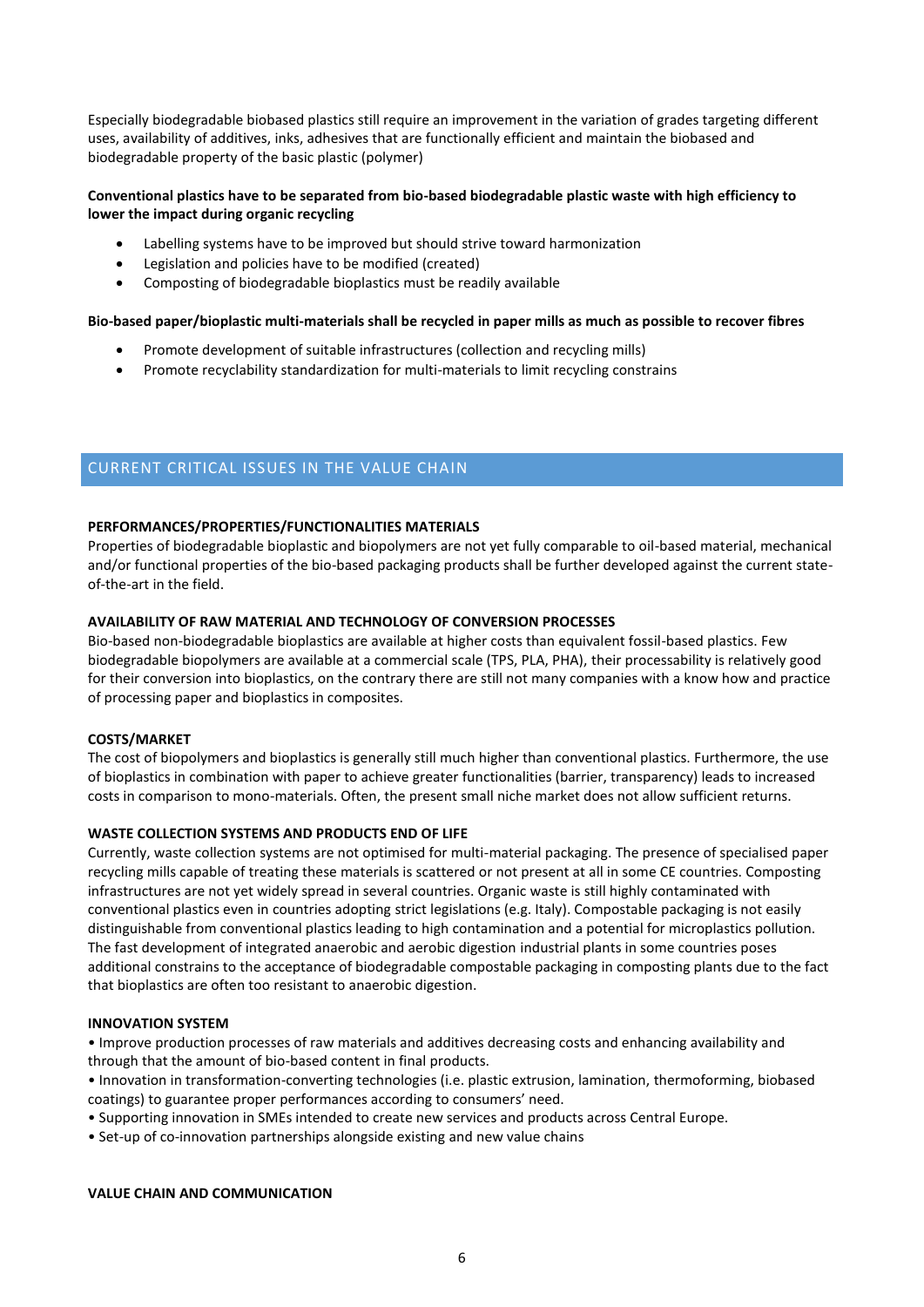• Spread awareness about sustainable production of bio-based products among associations, industries, public bodies, entrepreneurs and other stakeholders.

• Enhance the clarity, accessibility and harmonization of sustainability certifications and standards through further development of fit-for-purpose sustainability scheme, including standards, labels and certifications for bio-based products.

• Expanding the adoption of life-cycle methodologies (LCA, LCC, S-LCA) among decision makers in public bodies and private companies.

• Improve mechanisms to identify and promote case studies and best practice exchange at production, product,

application, system level which can illustrate sustainability benefits of bioplastics and paper/bioplastic bio-composites. • Encourage market pull for biocomposite products through the assessment of consumers' preferences and acceptance.

## **POLICY, REGULATION, MARKET**

• Integrating (natural) sciences and engineering approaches with social sciences and humanities-based approaches in order to formulate guidelines for a common framework promoting the development of regulations and standards (national or international) to support the adoption of business innovation models in the bio-based products sector. • Perform scenario analysis at regional level in order to support the development of a common framework to achieve

harmonized policy regulation.

• Public procurement regulation used to foster innovation, developing tools for purchasers thus facilitating the creation of buyers' groups. The increased awareness and incentives may lower the barriers to purchasing thus leading to the opening of new markets of bio-based products in Central Europe.

• Create a new cross-sectorial interconnection in bio-based economy clusters linking to the complete value chain, from bio-based raw material to end-users with the aim to create new services and products.

• Promote current applications of paper/bioplastics products in closed communities (hotels, hospitals, schools, administrative buildings etc.) – according to smart cities concept - taking into account and developing local recycling/waste treatment infrastructures. These cases are limited in scope so that they can serve as a proof of concept testing ground. Cases can be stimulated by a sectoral action or public-private initiative.

• Open new markets for new applications for biobased/biodegradable packaging calculating costs of new materials on a life cycle basis compared to current materials.

• Support creation of knowledge centres gathering data from stakeholders and research community thus providing access to relevant information for markets and products innovations in the bio-based packaging supply chain.

• Support new companies accompanying converters to develop and integrate bioplastics/biomaterials into packaging products.

## **WASTE COLLECTION SYSTEMS**

• Promote material recycling of paper/bioplastic products not contaminated with food in the paper industry based on standard recyclability assessment of multi-material products.

• Develop suitable locally based collection systems according to local infrastructures

• Develop low cost composting infrastructures in all countries to accept biodegradable/compostable food contaminated packaging products

• Avoid dragging effect of conventional plastic into composting plants through clear labelling and consumers' education.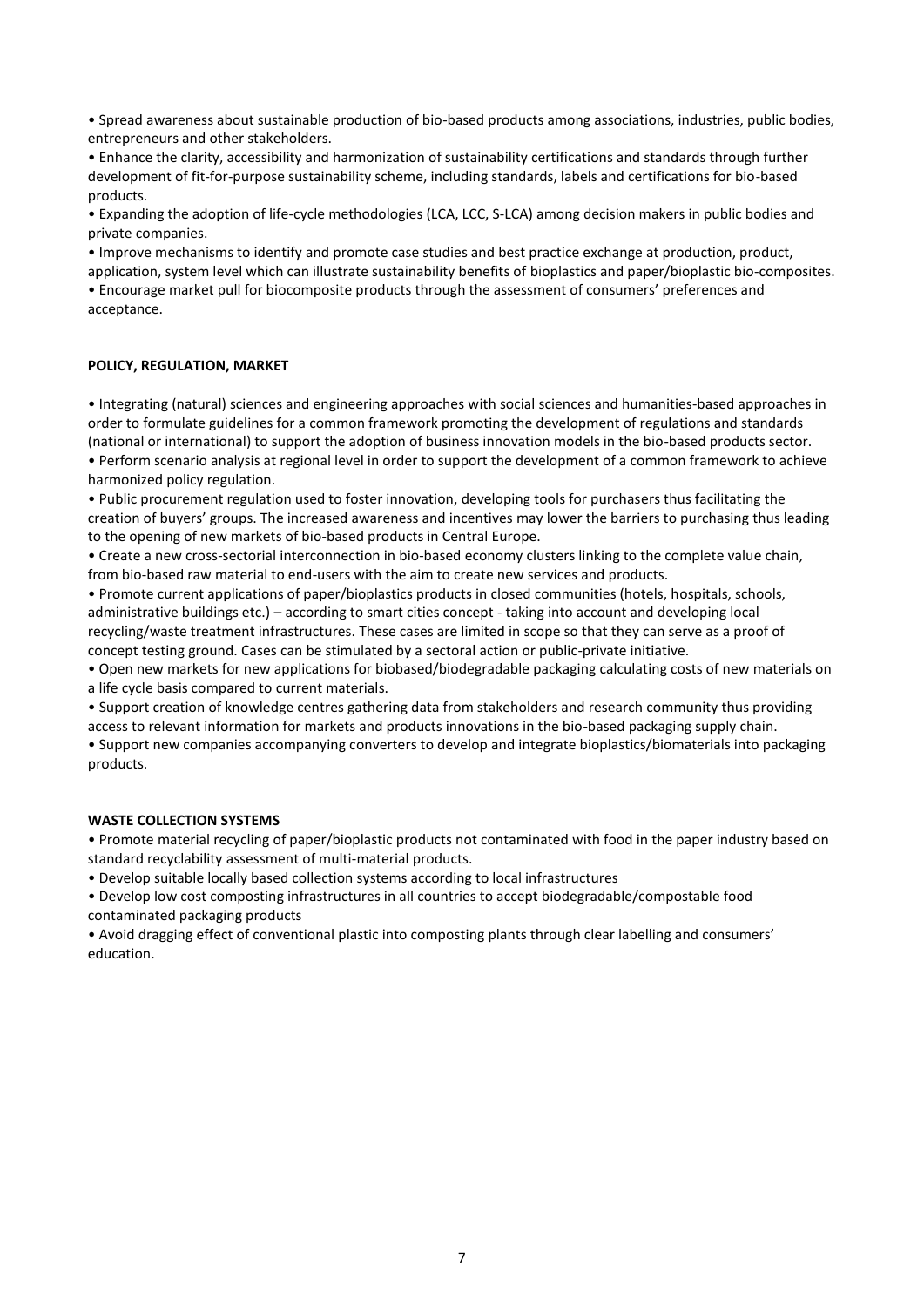# OUR VISION

- **Packaging contributes to food safety** providing a barrier to external physical agents and microbial contamination. Very importantly, it increases the shelf life of packaged foods thus reducing food waste. Nonetheless, due to its large use and often very short life cycle it brings a significant environmental burden.
- **Material combinations (like paper and plastics**) in packaging add value, functionality and improve critical properties (e.g. barrier properties). On the other hand, it may provide a substantial barrier to optimal recovery options like reuse and recycling.
- **Acceptable material combinations** must be
	- easy to separate
	- recyclable by existing and available technology intended for a common material stream.
- **Sustainability of combined materials** use strongly depends on real, not potential, waste management practices and available infrastructure. However, recycling infrastractures shall develop in order to meet the complexity of new packaging multi-materials.
- **The best ecological solution** in paper/plastics composites is offered by materials produced from renewable raw materials (bio-based). Following this principle that should reduce the carbon footprint in the production stage. Since bio-based plastics can be either biodegradable or nonbiodegradable the end-of-life impact is addressable through two options:
	- *paper/biodegradable plastics combinations that are fully biodegradable and compostable*
	- *paper/not-biodegradable bioplastic may be recycled separately or in specialised paper recycling mills.*
- **Multi-material recycling is the preferred waste treatment option**, before organic recycling (aerobic treatment - industrial composting or aneorobic treatment - biogasification) due to material preservation. In principle, the following general approach may be suggested to ensure a limited impact on recycling operations
	- *Non-food packaging and dry food packaging shall be recycled, prefferentially in the paper stream if not separate streams*
	- *Wet food packaging in contact with wet or greasy food shall be organically recycled – composted in aerobic or anaerobic conditions*
- **Combined materials and products** thereof have a real potential to be an integral part of both circular resource use and the bioeconomy providing that
	- **Systemic policy measures will** greatly support a widespread application of sustainable combined materials
	- **Ecodesign and considerations of real end-of-life options** are taken as a prerequisite for efficient combined materials products
	- **Effective technical standard** for ecodesign and multi-material recycling as well as the **development of advanced recycling infrastructures** in CE will be encouraged and implemented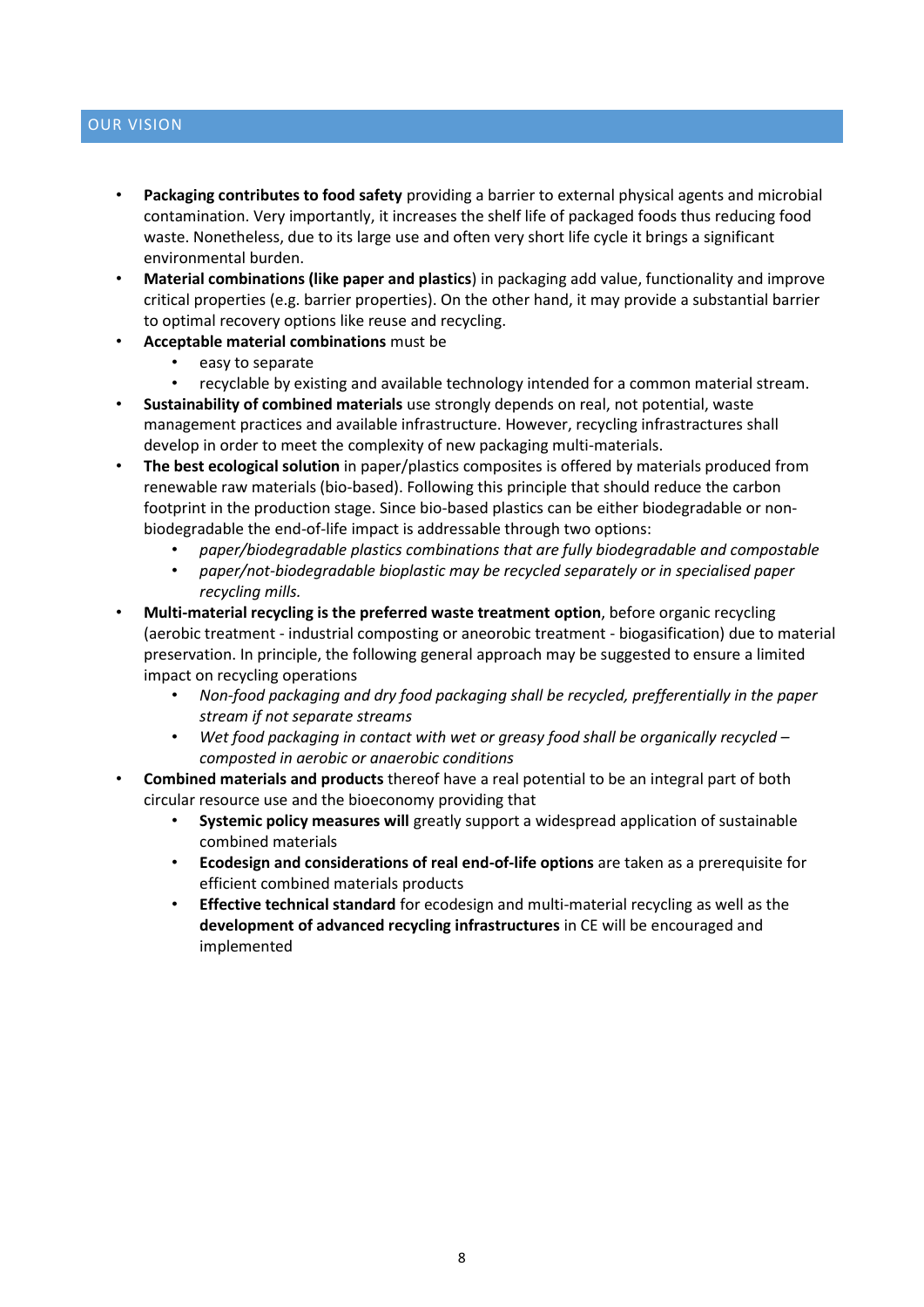# DESIRED FUTURE OUTCOMES

#### GENERAL GOALS

The desired future situation that BIOCOMPACK-CE will contribute to can be best described by production and use of next-generation, sustainable packaging, combining paper and plastics, in the region. Regional expertise in design and production of innovative and sustainable packaging will lead to a number of positive results:

- Economic activity
- Jobs creation
- Strengthening regional innovation
- **Exports**
- Higher added value products
- Regional value chains
- Recognition of region
- Improved utilization of local renewable resources
- Contribution to circular and bio economy
- Contribution to global sustainable development goals

#### SPECIFIC LONG-TERM GOALS

- Industrial leadership in biocomposite products encompassing entire value chain
- New generation of biocomposite packaging materials that allow for complete and environmentally optimal resource use – close to 100% reuse of waste material in a manner that minimizes the overall environmental burden of material reuse according to LCA and reaches goals of a circular, bio-based economy
- Innovative production technologies, value chain organization and increased market share will reduce overall cost of biocomposite products and the gap in comparison to conventional plastics.
- Paper and bioplastic producers will develop a full range of materials compatible with different end-of life options (material recycling, industrial composting, home composting, anaerobic treatment)
- The entire bio-based industry supply chain, from resource sources, material producers, converters, to users and waste management will engage in greater alliance to develop sustainable packaging solutions to fulfilling new consumer needs.
- Separated waste collection as well as low cost waste conversion infrastructure such as aerobic composting plants established in all CE countries.
- Anaerobic digestion plants will develop technological solutions to efficiency process biodegradable bioplastics and paper based biodegradable multi-materials.
- Material sorting taking advantage of automation both in advanced collection platforms and at recycling mills.
- The capacity and technologies of specialized paper recycling mills treating multi-materials will increase leading to better environmental performances (reuse and refining of side streams).
- Development of bio-additives and bio-coatings will further enhance the sustainability of bio-based materials by increasing the performance of mono-materials thus reducing recycling constrains.
- Policy development and implementation resulting in specific measures, regulation, and standards supporting biocomposite use
- Greater environmental awareness of consumers will improve acceptance of the higher costs and drive stricter regulation on packaging waste management.
- Calculation of social costs and Corporate Social Responsibility will be an important driver.
- Green public procurement based on achieving circular economy and bioeconomy goals a broadly accepted standard playing a central role in the promotion of market for biocomposite packaging.
- Incorporation of information technologies in collection sorting and waste management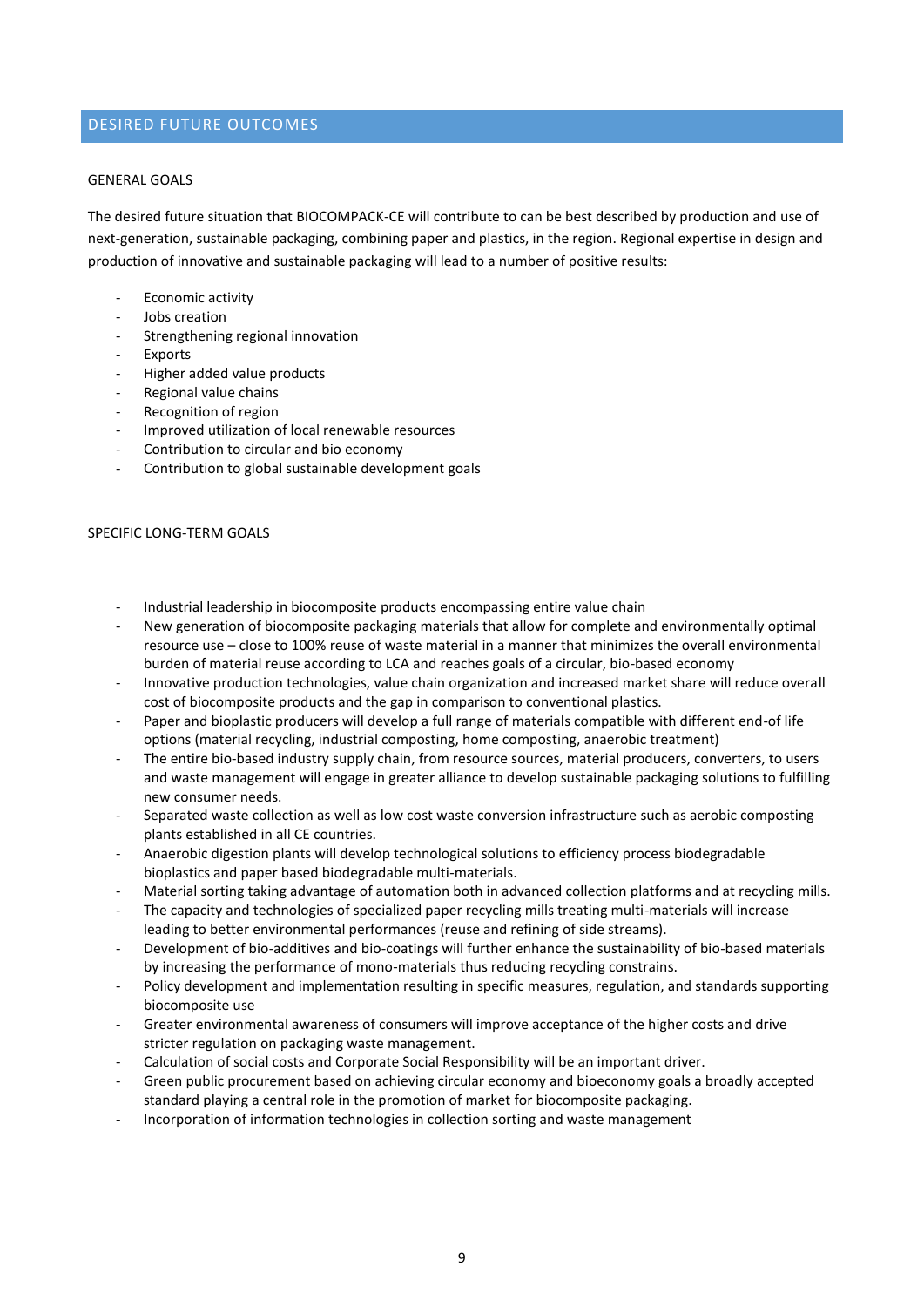## SPECIFIC MID-TERM GOALS ACTIONS AND SUPPORTING MEASURES

In the mid-term the main priorities for biocomposite advances are seen in the following areas:

- Further development of the Innovation system (R&D funds at local level for SMEs)
- Greater integration and cooperation between paper and bioplastic actors in the context of the EU bioeconomy and circular economy strategies
- Improved technical communication among stakeholders of paper-bioplastics value chain
- Increased the level of education and communication with final consumers for greater awareness and support
- Create new market opportunities based on social responsibility (e.g. replacement of single-use plastic products in closed communities such as schools, public buildings etc.)
- Ambitious regulative measures promoting resource efficiency, reduced environmental footprint, green public procurement etc. promoting creation of markets thus increasing opportunities at local level
- Develop local infrastructure for collection, recycling and composting thus creating job opportunities

# IMPLEMENTATION SCENARIOS

The listed goals can be achieved through a number of measures. In principle, two main scenarios can be distinguished:

- Scenario 1 in which development is supported through strong official innovation and sustainability policy.
- Scenario 2 that relies on "soft" non policy measures.

*Scenario 1* relies on policymakers at local, national, regional and European levels to continue and deepen in very specific ways the current support for innovation, circular economy, bioeconomy and sustainable development goals. The example of Italy in its decision to mandate the use of biodegradable carrier bags shows that regulatory intervention has the ability to influence the market and consumer habits efficiently and in a short time. Still, such regulation represents a strong intervention in the market and must be well argumented and with a sufficient public and political support.

There are several regulatory approaches that could be taken:

- 1. *Prohibiting combined packaging* (vs. monomaterial packaging) on the basis that it limits recycling taking into account available recycling technology. This option is more hypothetical since it is unlikely to pass legislative scrutiny. There is no precedence for such a measure that could limit common market regulation. It would likely also concern beverage cartons that represent an important packaging option.
- 2. *Mandating that paper/plastic composites are designed to standards* that support a) easy paper (and plastic) recycling or b) composting (alternatively aerobic biogasification). Such regulation would need to set exact requirements for the packaging. Wet food contact could be a factor for requiring composting (biogasification) whereas dry and non-food packaging could be subject to recycling friendly design.

In order to reach regulatory change it is important to have several conditions met:

- Public pressure and support for change
- Awareness of the issue
- Sufficient information that supports the need for change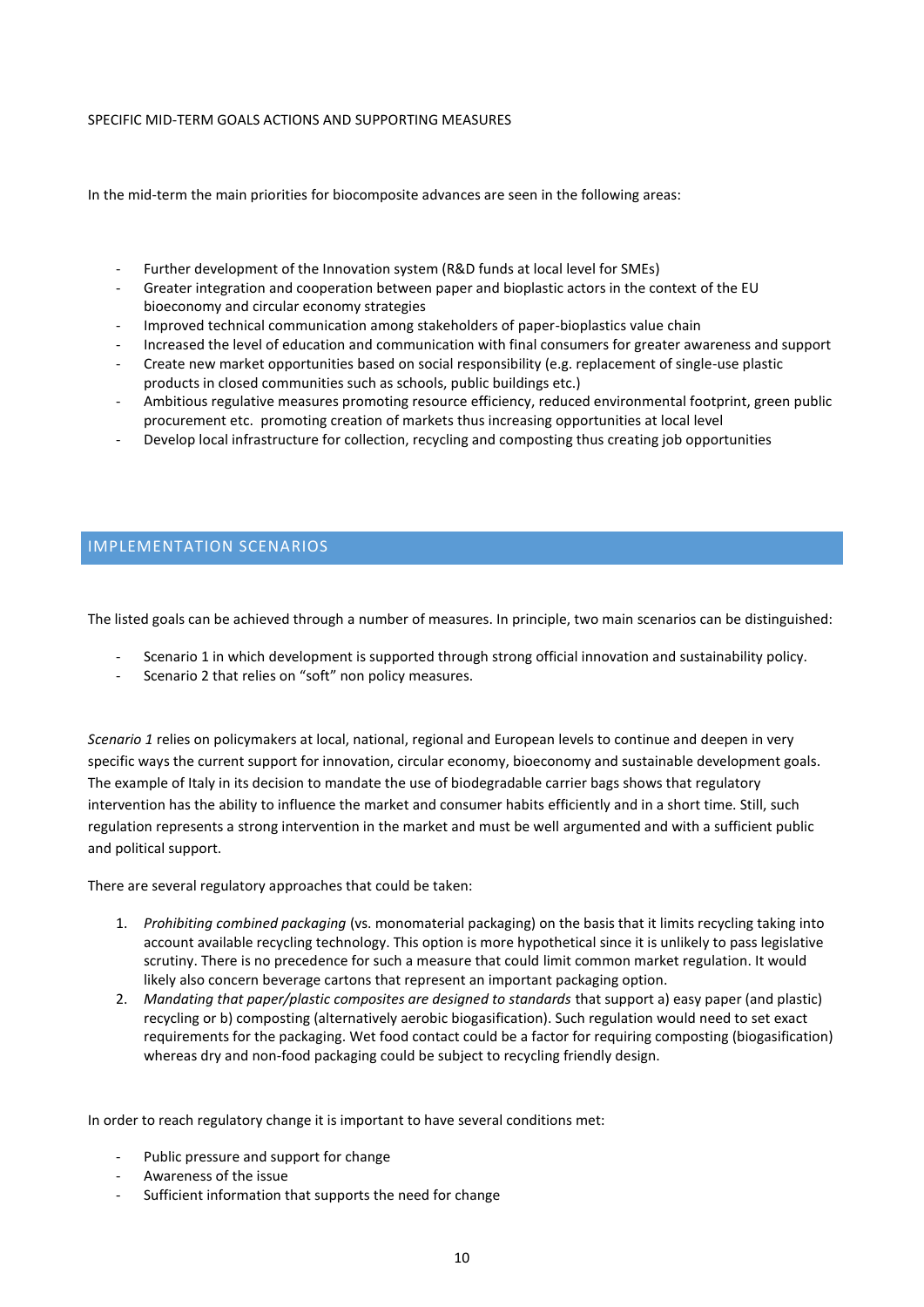Existing solutions that can realistically be applied These conditions are most reliable on: media (informing and raising awareness), NGOs (informing, raising awareness and creating political pressure) science/research (providing data showing need for change) industry (offering workable solutions)

Early voluntary actions can serve as important support in that they show that practical and workable solutions are available.

*Scenario 2* relies on a voluntary change in packaging design. In the absence of regulatory stimulation positive change can be achieved by presenting clear arguments for improved designs, however the change can be initiated or at least affected by different stakeholders in the value chain. The most likely are:

- 1. *packaging waste management companies:* packaging fees could play a crucial role in the promotion of multimaterial packaging better suited for recycling or composting. Fees are set by packaging waste management companies and do not require legislation. In principle the fees should reflect the cost of managing different packaging waste types so setting a lower fee for "better" designs would be admissible. A significant difference in fees for packaging that is difficult to recycle and better designs would motivate producers/users to change to more sustainable designs. Changing fees would need to be accepted voluntarily by packaging waste management companies. This option is not truly a legislative intervention although it is a systemic change. Due to the systemic, general effect stakeholder discussions indicated that in absence of regulatory intervention packaging fees are one of the best methods to initiate change.
- *Retailers*, especially large retailers with significant market shares or important positions. Retailers can choose to change packaging especially for own-brand products based on internal goals for higher sustainability. In surveys and stakeholder analysis retailers were most often identified as key movers to make a change.
- *Local government* that regulates public systems such as municipal markets or publicly owned businesses. An example can be given by the city of Ljubljana in Slovenia where the municipal government mandated the use of biodegradable carrier bags at the city food market and in (municipality owned) pharmacies. Decisions of municipalities likely take into account the waste management aspects of mandated solutions in that municipal waste management companies are commonly fully owned and supervised by the municipality. This option involves local government, (publicly owned) businesses and waste management and can thus serve as an example to other non-public businesses. The same principle can also be used by *national government* and applied to publicly owned companies.
- Companies, especially those selling to the public as well as NGOs and similar. An example are food vendors. Using biocomposite packaging can offer a chance for distinguishing the enterprise and to reach internal sustainability goals if they exist. Producers of packaged goods (for example confectionary) are also well positioned to use improved packaging to reach business and sustainability objectives.
- Producers of packaging can offer improved multicomponent packaging as part of their business development in effort to gain customers or position themselves in the market. Development from the side of producers (in absence) of direct demand represents a "push" approach that is intended to create demand.

Voluntary introduction of multicomponent packaging with improved design will in large measure depend on public pressure and acceptance, both of which are strongly influenced by media and NGOs.